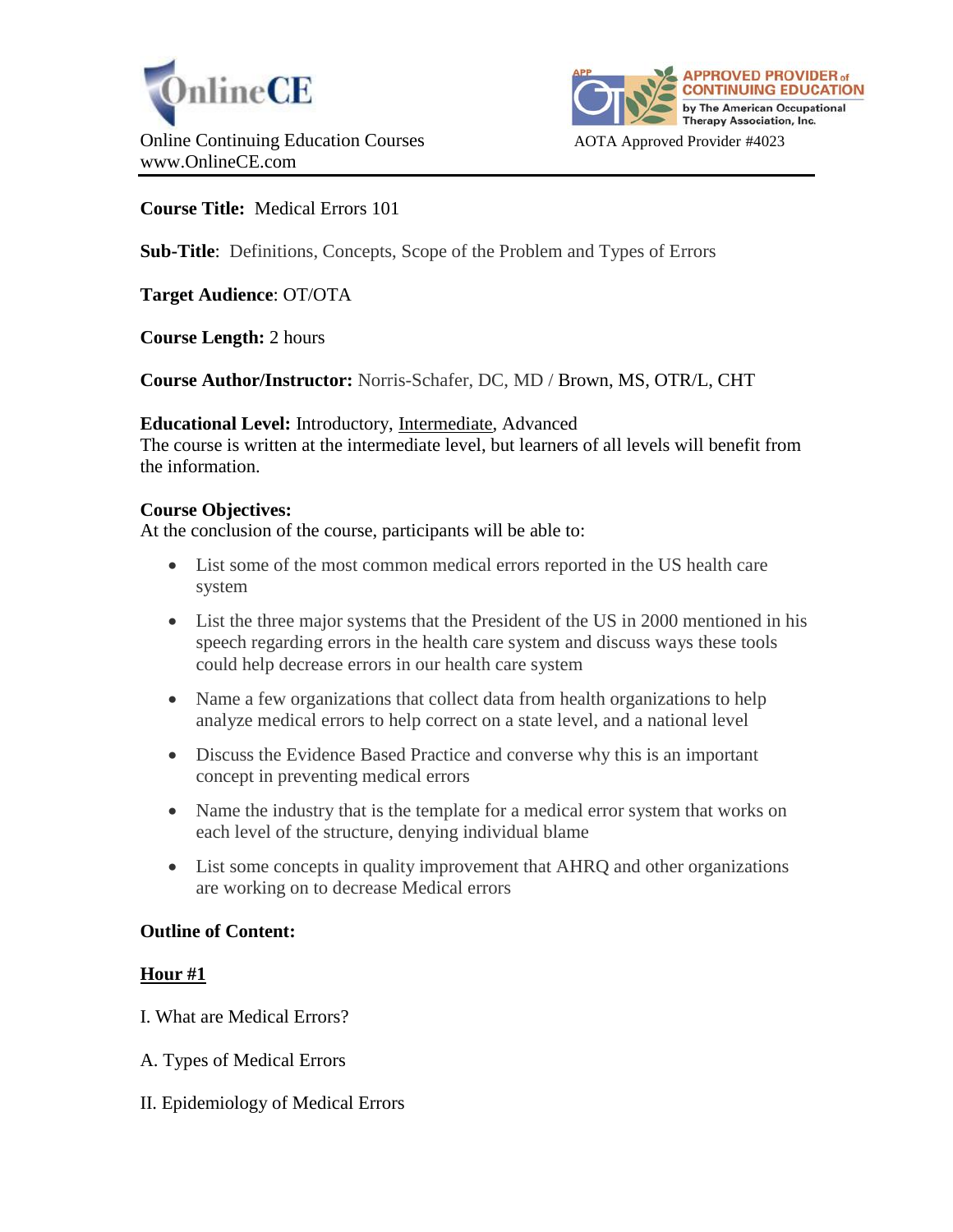## A. Risks

- B. Most Common Medical Malpractice errors
- III. Methods to Improve Medical Errors

Coordination, Communication, Examination of Systems

## A. Coordination:

- a. With health care providers
- b. With associations and Institutions

## B. Communication

- a. PMI
- b. Patients

# **Hour #2**

C. Systems to improve medical errors: Examination of Systems

- a. ACCPQHCI report
- b. Aircraft industry template
- c. Considering Culture change
- d. National Coordination Forum
- e. IOM report the default system
- f. Education and research
	- 1. Education NIH example
	- 2. Research Data and clinical science
		- ♦ Evidenced Based Health care
- IV. System Failures and Quality Assurance Problems
- A. Evidence of Quality Assurance problems
- B. Patient Safety
- V. Education: The solution to Medical errors
- A. Knowledge
- B. Research